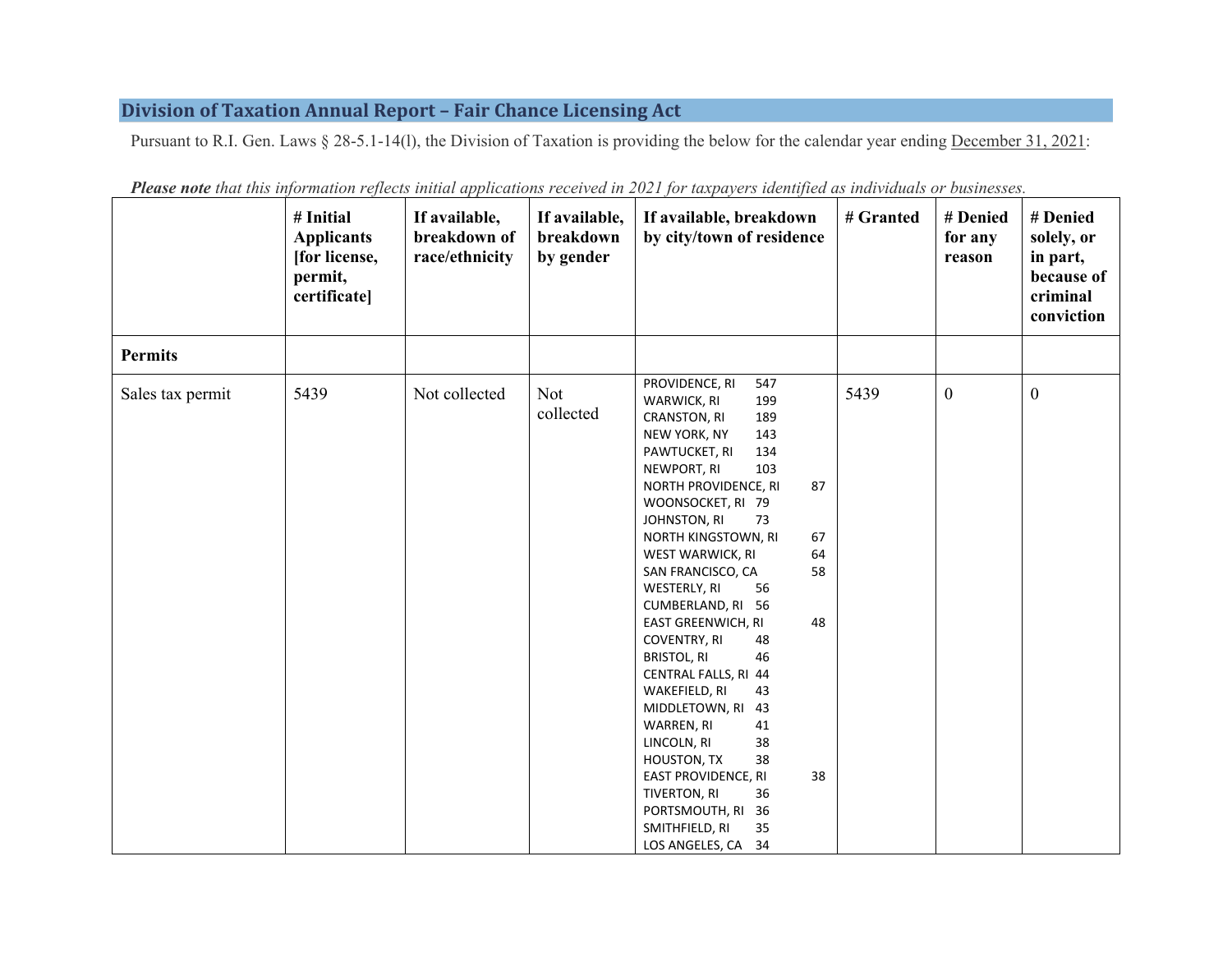|  | CHICAGO, IL           | 34     |  |  |
|--|-----------------------|--------|--|--|
|  | NARRAGANSETT, RI33    |        |  |  |
|  | ALPHARETTA, GA        | 32     |  |  |
|  | ATLANTA, GA           | 31     |  |  |
|  |                       |        |  |  |
|  | NORTH SMITHFIELD, RI  | 30     |  |  |
|  | RIVERSIDE, RI         | 28     |  |  |
|  | AUSTIN, TX            | 28     |  |  |
|  | <b>BARRINGTON, RI</b> | 28     |  |  |
|  | SEATTLE, WA           | 24     |  |  |
|  | BOSTON, MA            | 24     |  |  |
|  | <b>BROOKLYN, NY</b>   | 23     |  |  |
|  |                       |        |  |  |
|  | SOUTH KINGSTOWN, RI   | 22     |  |  |
|  | HAWTHORNE, CA 22      |        |  |  |
|  | CHEPACHET, RI         | 22     |  |  |
|  | CHARLESTOWN, RI 22    |        |  |  |
|  | LAS VEGAS, NV         | $21\,$ |  |  |
|  | FOSTER, RI            | 21     |  |  |
|  | IRVINE, CA            | 20     |  |  |
|  |                       |        |  |  |
|  | GREENVILLE, RI        | 20     |  |  |
|  | RUMFORD, RI           | 18     |  |  |
|  | SAN DIEGO, CA         | 18     |  |  |
|  | MIAMI, FL             | $18\,$ |  |  |
|  | DENVER, CO            | $17\,$ |  |  |
|  | JAMESTOWN, RI         | 17     |  |  |
|  |                       | $17\,$ |  |  |
|  | DALLAS, TX            |        |  |  |
|  | PHOENIX, AZ           | 16     |  |  |
|  | HENDERSON, NV         | 16     |  |  |
|  | EXETER, RI            | 16     |  |  |
|  | PASCOAG, RI           | 15     |  |  |
|  | PHILADELPHIA, PA 14   |        |  |  |
|  | LITTLE COMPTON, RI    | 14     |  |  |
|  | BEAVERTON, OR 14      |        |  |  |
|  |                       |        |  |  |
|  | BLOCK ISLAND, RI 14   |        |  |  |
|  | NORTH SCITUATE, RI    | 13     |  |  |
|  | SAUNDERSTOWN, RI      | $12\,$ |  |  |
|  | MINNEAPOLIS, MN 12    |        |  |  |
|  | WILMINGTON, DE 11     |        |  |  |
|  | WASHINGTON, DC 11     |        |  |  |
|  | WEST GREENWICH, RI    | 11     |  |  |
|  |                       |        |  |  |
|  | PORTLAND, OR          | 11     |  |  |
|  | PITTSBURGH, PA        | 11     |  |  |
|  | NASHVILLE, TN         | 11     |  |  |
|  | HOPE VALLEY, RI       | 11     |  |  |
|  | HOPE, RI 11           |        |  |  |
|  | HARRISVILLE, RI       | 11     |  |  |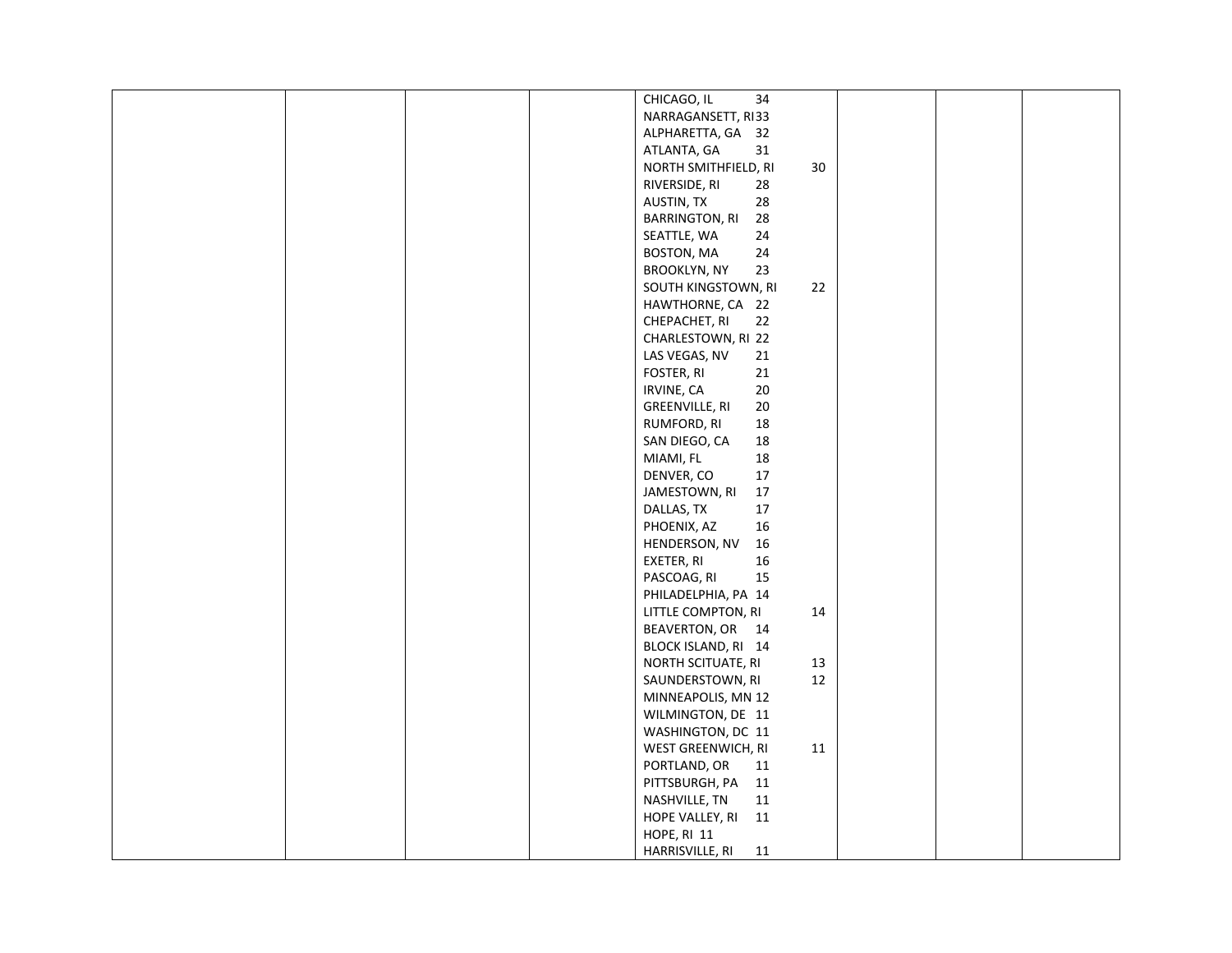|                           |              |               |                         | FALL RIVER, MA<br>11<br>CHARLOTTE, NC<br>11<br>TAMPA, FL<br>$10\,$<br>10<br>COLUMBUS, OH<br>BOCA RATON, FL 10<br>OTHER (where count < 10):<br>2,119                                                                                                                                                                                                                                                                                                               |                  |                  |                  |
|---------------------------|--------------|---------------|-------------------------|-------------------------------------------------------------------------------------------------------------------------------------------------------------------------------------------------------------------------------------------------------------------------------------------------------------------------------------------------------------------------------------------------------------------------------------------------------------------|------------------|------------------|------------------|
| Litter permit             | 750          | Not collected | <b>Not</b><br>collected | PROVIDENCE, RI<br>149<br>WARWICK, RI<br>49<br>CRANSTON, RI<br>44<br>PAWTUCKET, RI<br>41<br>WOONSOCKET, RI 27<br>NORTH PROVIDENCE, RI<br>24<br>NEWPORT, RI<br>18<br>WEST WARWICK, RI<br>17<br>NORTH KINGSTOWN, RI<br>17<br>WESTERLY, RI<br>15<br>WARREN, RI<br>15<br>CUMBERLAND, RI 14<br>ROANOKE, VA<br>14<br>NARRAGANSETT, RI14<br>CENTRAL FALLS, RI 12<br>JOHNSTON, RI<br>12<br>EAST PROVIDENCE, RI<br>11<br>MIDDLETOWN, RI 11<br>OTHER (where count < 10): 246 | 750              | $\overline{0}$   | $\boldsymbol{0}$ |
| Biodiesel permit          | $\mathbf{0}$ | Not collected | Not<br>collected        |                                                                                                                                                                                                                                                                                                                                                                                                                                                                   | $\boldsymbol{0}$ | $\mathbf{0}$     | $\boldsymbol{0}$ |
| Filling station permit    | 33           | Not collected | <b>Not</b><br>collected | OTHER (where count < 10): 33                                                                                                                                                                                                                                                                                                                                                                                                                                      | 33               | $\boldsymbol{0}$ | $\boldsymbol{0}$ |
| Show promoter permit      | 27           | Not collected | <b>Not</b><br>collected | Not collected                                                                                                                                                                                                                                                                                                                                                                                                                                                     | 27               | $\mathbf{0}$     | $\boldsymbol{0}$ |
| Direct pay permit         | $\mathbf{0}$ | Not collected | <b>Not</b><br>collected |                                                                                                                                                                                                                                                                                                                                                                                                                                                                   | $\boldsymbol{0}$ | $\mathbf{0}$     | $\boldsymbol{0}$ |
| Materialman tax<br>permit | $\mathbf{0}$ | Not collected | <b>Not</b><br>collected |                                                                                                                                                                                                                                                                                                                                                                                                                                                                   | $\boldsymbol{0}$ | $\mathbf{0}$     | $\boldsymbol{0}$ |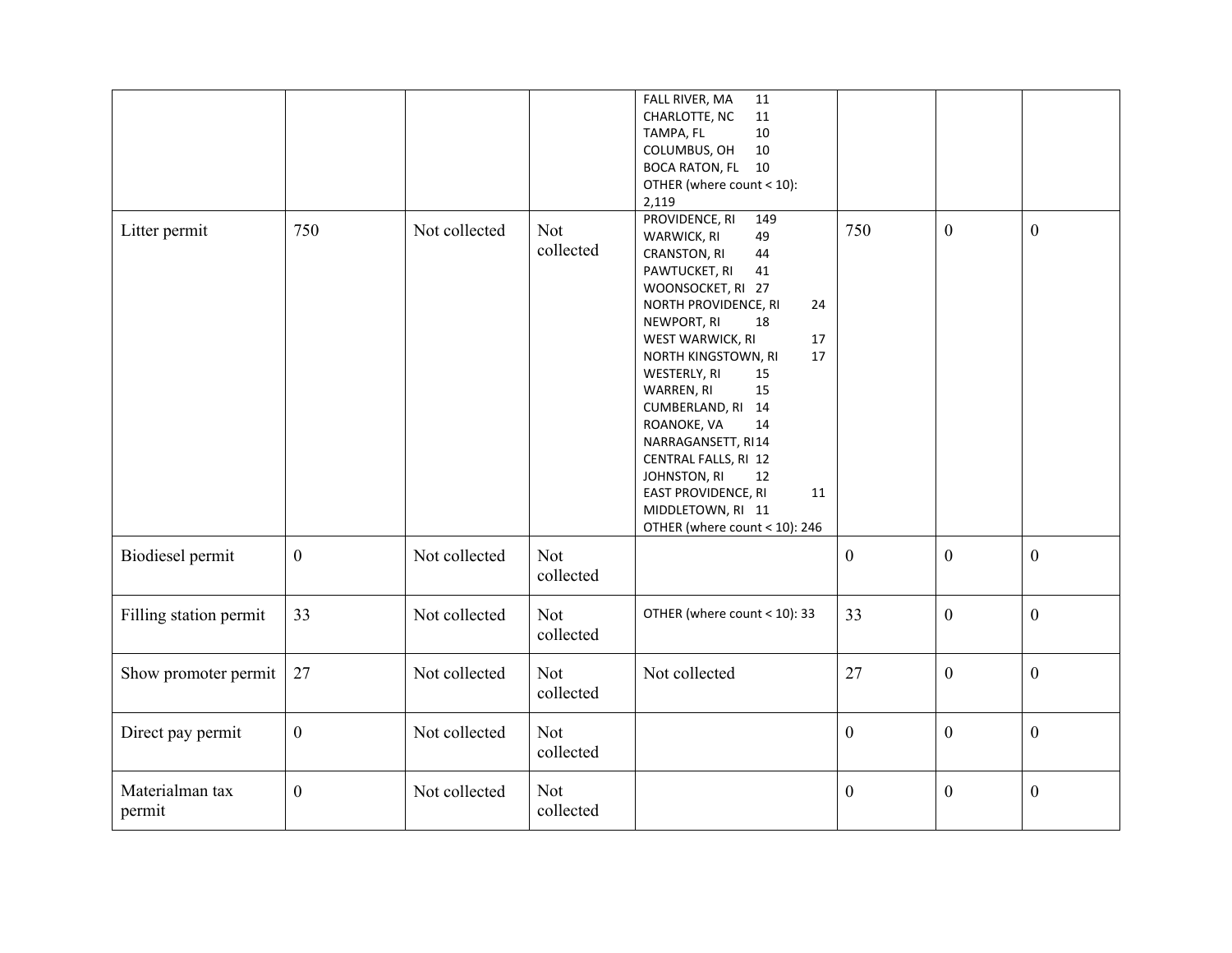| Hard-to-dispose<br>material permit               | $\mathbf{0}$   | Not collected | Not<br>collected        |                                                                                                                         | $\overline{0}$ | $\overline{0}$ | $\mathbf{0}$     |
|--------------------------------------------------|----------------|---------------|-------------------------|-------------------------------------------------------------------------------------------------------------------------|----------------|----------------|------------------|
| Airport parking permit                           | $\mathbf{0}$   | Not collected | <b>Not</b><br>collected |                                                                                                                         | $\overline{0}$ | $\overline{0}$ | $\mathbf{0}$     |
|                                                  |                |               |                         |                                                                                                                         |                |                |                  |
| <b>Licenses</b>                                  |                |               |                         |                                                                                                                         |                |                |                  |
| Cigarette dealer's<br>license                    | 177            | Not collected | Not<br>collected        | PROVIDENCE, RI<br>32<br>CRANSTON, RI<br>12<br>OTHER (where count < 10): 81<br>NOT AVAILABLE: 52                         | 122            | 25             | $\mathbf{0}$     |
| Cigarette distributor<br>license (affixing)      | $\overline{2}$ | Not collected | Not<br>collected        | OTHER (where count < 10): 2                                                                                             | $\overline{2}$ | $\overline{0}$ | $\boldsymbol{0}$ |
| Cigarette distributor<br>license (non-affixing)  | $\mathbf{1}$   | Not collected | <b>Not</b><br>collected | OTHER (where count < 10): 1                                                                                             | 1              | $\overline{0}$ | $\overline{0}$   |
| Other tobacco<br>products distributor<br>license | $\overline{2}$ | Not collected | Not<br>collected        | OTHER (where count < 10): 2                                                                                             | $\overline{2}$ | $\overline{0}$ | $\mathbf{0}$     |
| Motor fuel distributor<br>license                | $\mathbf{1}$   | Not collected | <b>Not</b><br>collected |                                                                                                                         | 1              | $\overline{0}$ | $\mathbf{0}$     |
| Motor fuel exporter<br>license                   | $\overline{3}$ | Not collected | Not<br>collected        | OTHER (where count < 10): 3                                                                                             | $\overline{3}$ | $\theta$       | $\mathbf{0}$     |
| <b>IFTA</b> license                              | 204            | Not collected | <b>Not</b><br>collected | PROVIDENCE, RI<br>77<br>PAWTUCKET, RI<br>25<br>CRANSTON, RI<br>25<br>JOHNSTON, RI<br>11<br>OTHER (where count < 10): 66 | 204            | $\overline{0}$ | $\overline{0}$   |
| <b>Employee leasing</b><br>license               | 11             | Not collected | <b>Not</b><br>collected | OTHER (where count < 10): 11                                                                                            | 11             | $\overline{0}$ | $\boldsymbol{0}$ |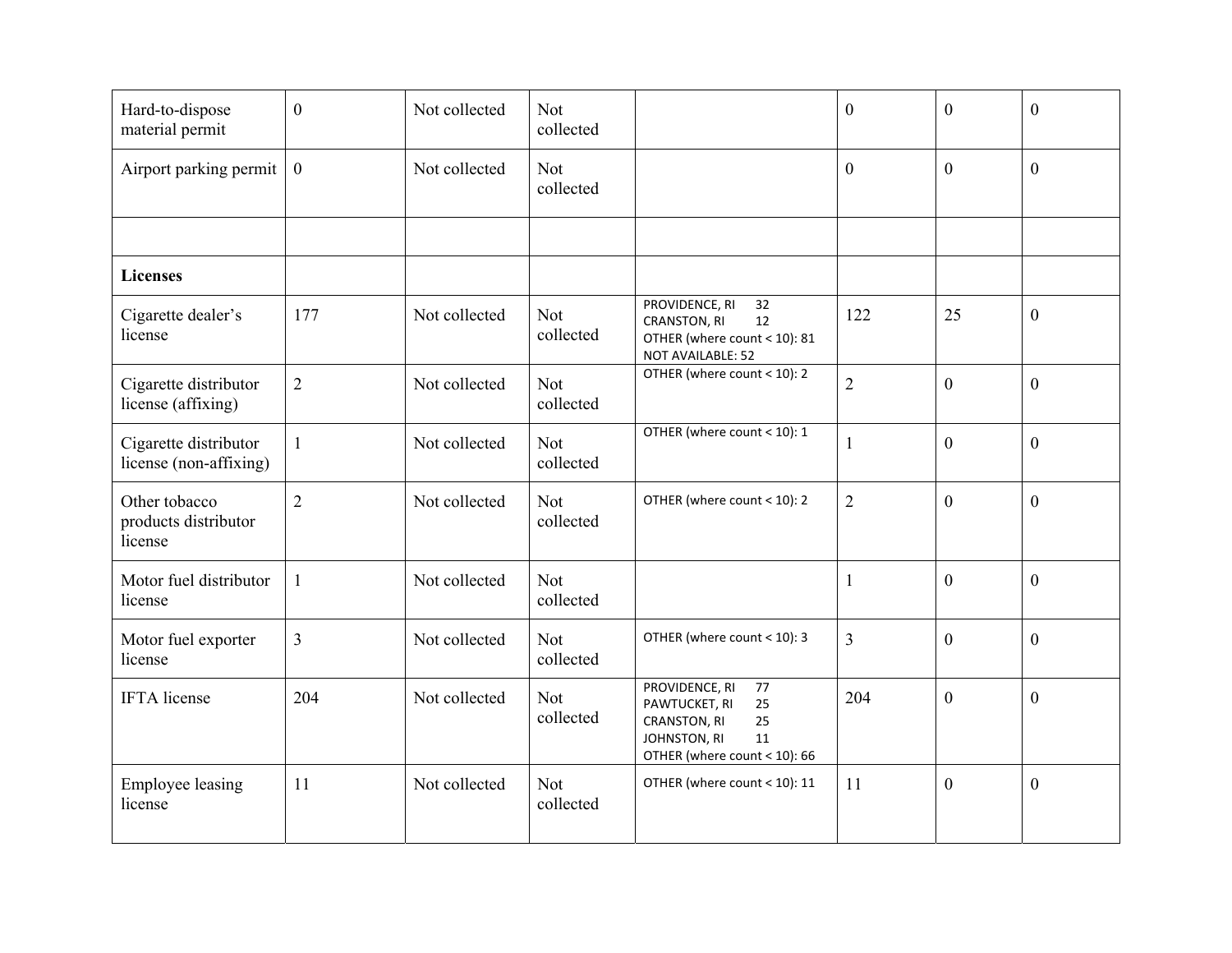| <b>Certificates</b>                                             |      |               |                  |                                                                                                                                                                                                                                                                                                                                                                                                                                                                                                                                                                                                                                                                                                                                                                                                                                                           |      |                |                  |
|-----------------------------------------------------------------|------|---------------|------------------|-----------------------------------------------------------------------------------------------------------------------------------------------------------------------------------------------------------------------------------------------------------------------------------------------------------------------------------------------------------------------------------------------------------------------------------------------------------------------------------------------------------------------------------------------------------------------------------------------------------------------------------------------------------------------------------------------------------------------------------------------------------------------------------------------------------------------------------------------------------|------|----------------|------------------|
| Farm exemption<br>certificate*                                  | 107  | Not collected | Not<br>collected | OTHER (where count < 10): 91<br>NOT AVAILABLE: 16                                                                                                                                                                                                                                                                                                                                                                                                                                                                                                                                                                                                                                                                                                                                                                                                         | 97   | $8\phantom{.}$ | $\boldsymbol{0}$ |
| Charitable/educational<br>/religious exemption<br>certificate** | 1707 | Not collected | Not<br>collected | PROVIDENCE, RI<br>406<br>WARWICK, RI<br>111<br>78<br>CRANSTON, RI<br>62<br>PAWTUCKET, RI<br>62<br>NEWPORT, RI<br>WOONSOCKET, RI 41<br>NORTH KINGSTOWN, RI<br>38<br>CUMBERLAND, RI 34<br>EAST PROVIDENCE, RI<br>33<br>WESTERLY, RI<br>31<br>$30\,$<br>EAST GREENWICH, RI<br>WAKEFIELD, RI<br>30<br>MIDDLETOWN, RI 28<br><b>BRISTOL, RI</b><br>27<br><b>BARRINGTON, RI</b><br>24<br>PORTSMOUTH, RI 23<br>23<br>WEST WARWICK, RI<br>COVENTRY, RI<br>21<br>NORTH PROVIDENCE, RI<br>21<br>JOHNSTON, RI<br>20<br>SMITHFIELD, RI<br>18<br>18<br>LINCOLN, RI<br>KINGSTON, RI<br>18<br>CHARLESTOWN, RI 17<br>NARRAGANSETT, RI15<br>FOSTER, RI<br>14<br>14<br>EXETER, RI<br>14<br>WARREN, RI<br>CENTRAL FALLS, RI 13<br>RIVERSIDE, RI<br>13<br>TIVERTON, RI<br>13<br>12<br>JAMESTOWN, RI<br>RUMFORD, RI<br>11<br>11<br>NORTH SCITUATE, RI<br>10<br>SAUNDERSTOWN, RI | 1452 | $\overline{2}$ | $\boldsymbol{0}$ |